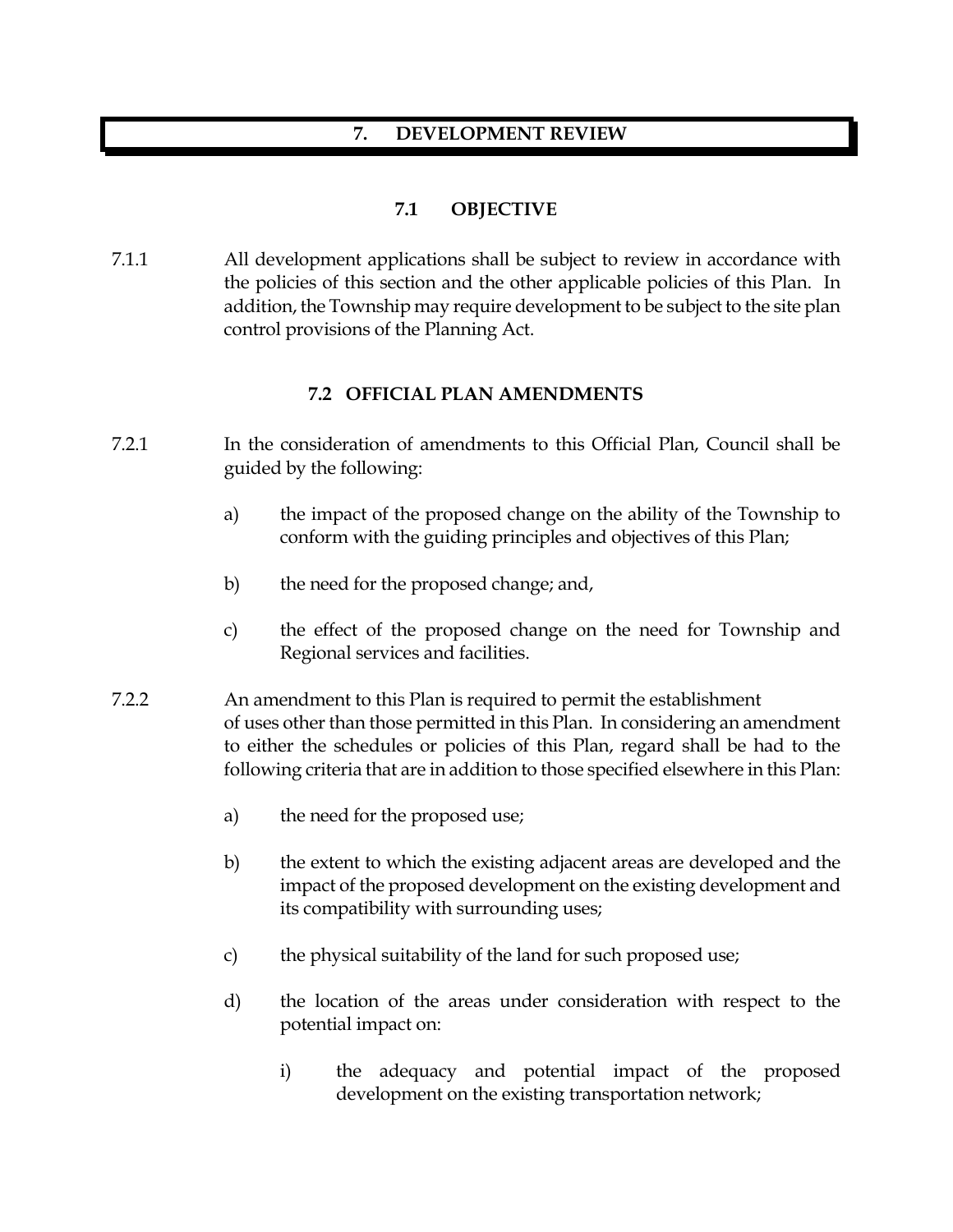- ii) the availability of safe and convenient access for vehicular, bicycle and pedestrian traffic as appropriate for the proposed use;
- iii) the adequacy of the water supply and sewage disposal facilities (either municipal or private), and other municipal services in view of the policies contained in this Plan and in accordance with technical reports or recommendations which shall be requested from the developer and subject to the approval of the Ministry of Environment, the Region of Durham, the Township and any other authority deemed appropriate;
- iv) the potential effect of the proposed use on the financial position of the municipality; and,
- v) the effect of the proposed use on the population level and the social character of the community.

## **7.3 INFORMATION REQUIREMENTS**

7.3.1 In accordance with the provisions of the Planning Act, any application submitted to the Township in support of a development proposal must be deemed to be a complete application and be accompanied by the appropriate fee and any supporting documentation before any processing will begin. Any required background reports, studies, documents and materials must be prepared and submitted to the satisfaction of the Township.

> The authority to deem an application complete may be delegated to staff by by-law.

7.3.2 The following information and studies are to be submitted concurrently with the development application as a basis for evaluation of the application. The information is to be prepared at the expense of the applicant and is to be carried out by qualified professionals, as determined by the Township. The information required may vary according to the type, scale and scope of the development application. Prior to the submission of any development application for which the Township is the approval authority, proponents shall pre-consult with the Township in accordance with the provisions of this Plan. The Region of Durham and other agencies may participate in the preconsultation process as appropriate. The pre-consultation process is intended to address the requirements for a complete application.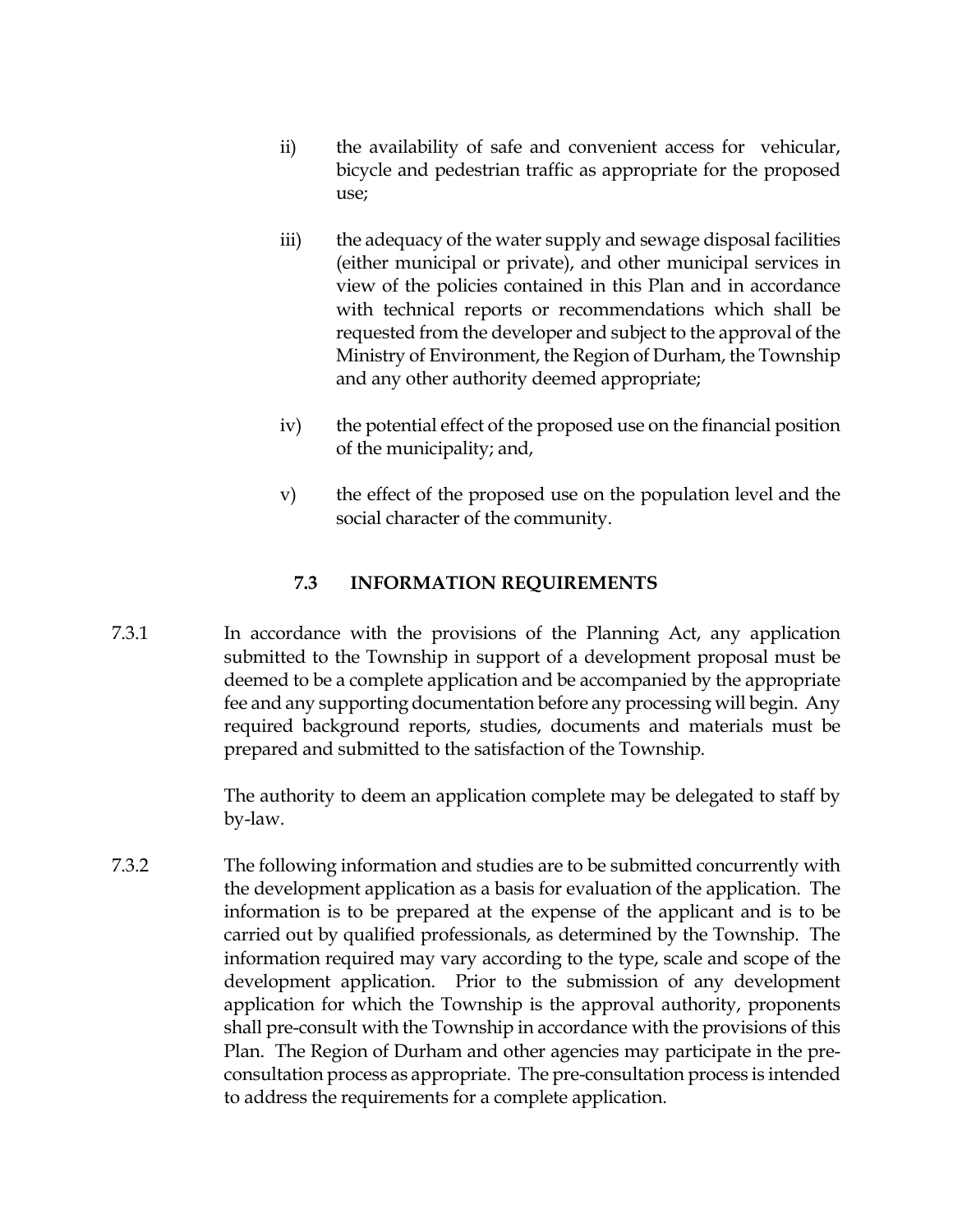a) Background Information:

A plan or survey of the subject site identifying all existing vegetation, significant natural and cultural features, watercourses, existing buildings and structures and contours.

b) Plans:

Plans, including where applicable, site grading, and landscaping plans elevations and other documentation as follows:

- describing the proposed development and its relationship to the existing streetscape and adjacent land uses, in particular building envelopes, accesses and parking areas;
- demonstrating how the quality and quantity of the groundwater will be maintained and protected, and how stormwater, erosion and sedimentation will be controlled on site; and,
- describing proposed landscaping and any modification to existing significant trees and landscaping.
- c) Studies:

Studies that may be required include:

- Environmental Impact Assessment;
- Flood Plain and Erosion Hazard Study;
- Hydrogeological Study that will include an assessment of the potential impact on existing adjacent wells and may require demonstration of no adverse impact on natural features;
- Retail Market Study or other type of Economic Impact Study;
- Agricultural Impact Study;
- Noise and Vibration Analysis Study;
- Air Emissions Study;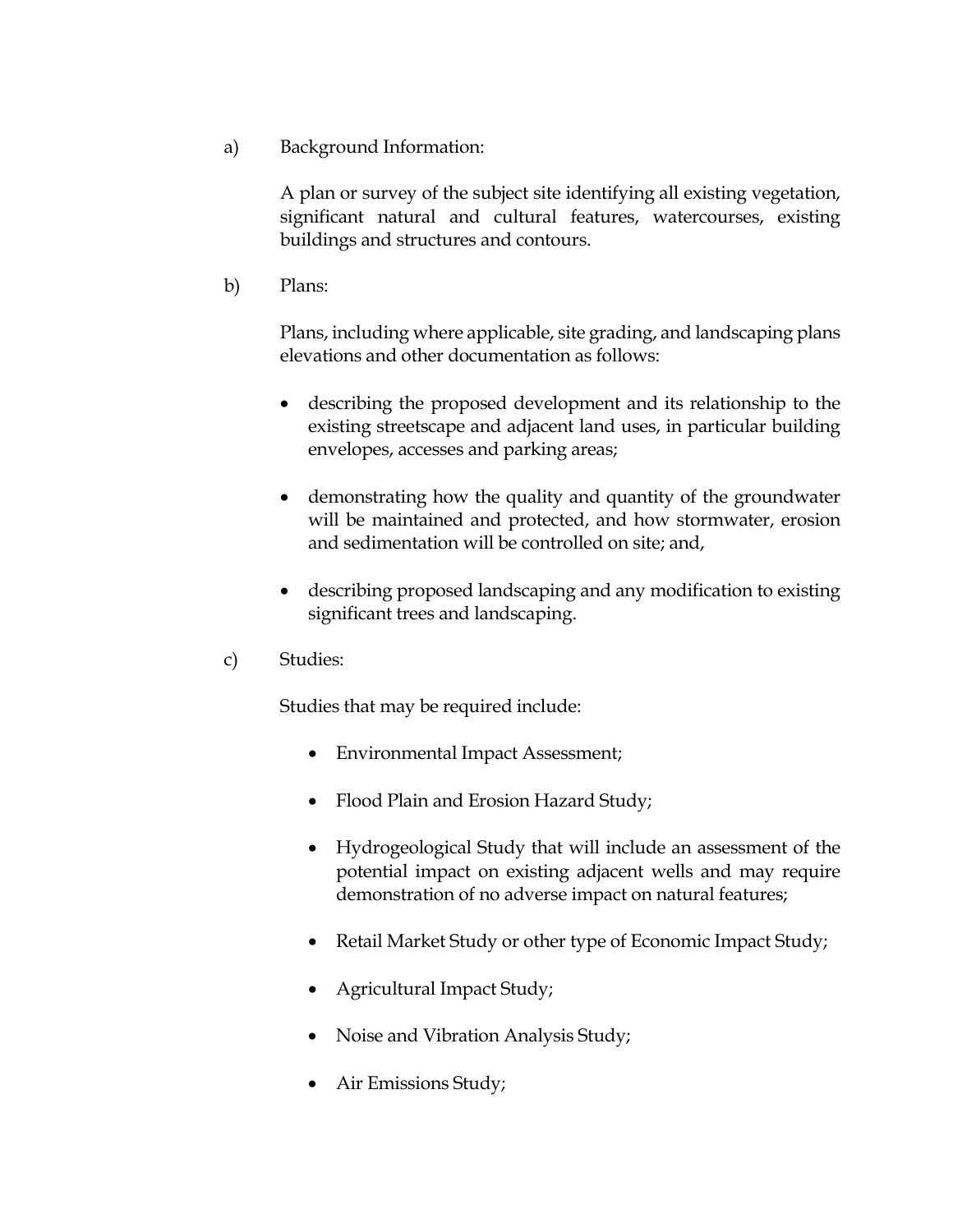- Soils Study;
- Stormwater Management for quality and quantity control, Erosion and Sediment Control Study;
- Archaeological Study;
- Community or Urban Design Report;
- Municipal Fiscal Impact Study;
- Traffic Impact Study;
- Other studies as may be determined by the Township.

## **7.3.2.1 Cannabis Production and Processing**

In addition to the information requirements of Section 7.3.2 of this Official Plan, the following requirements shall also apply to an application to establish a *Cannabis Production and Processing Facility* or a *Medical Cannabis Production Site*:

- a) Applicants shall attend a pre-consultation with Township staff in advance of submitting any planning application in order to review the proposal for a *cannabis production and processing facility or a medical cannabis production site*;
- b) All proposed *cannabis production and processing facilities* and *medical cannabis production sites* shall be subject to Site Plan Control;
- c) All proposed cannabis production and processing facilities and medical cannabis production sites shall demonstrate dark sky friendly lighting and building design as part of the Site Plan Control process;
- d) All proposed cannabis production and processing facilities and medical cannabis production sites will be required to undertake detailed hydrogeological and/or site servicing studies, to the satisfaction of the Municipality, to ensure the proposed development can be adequately serviced without negatively impacting municipal water servicing capacity, surface or ground water supply, municipal wastewater facilities, watershed health and fish habitat. Development of cannabis production and processing facilities or medical cannabis production sites may not be permitted if adequate water or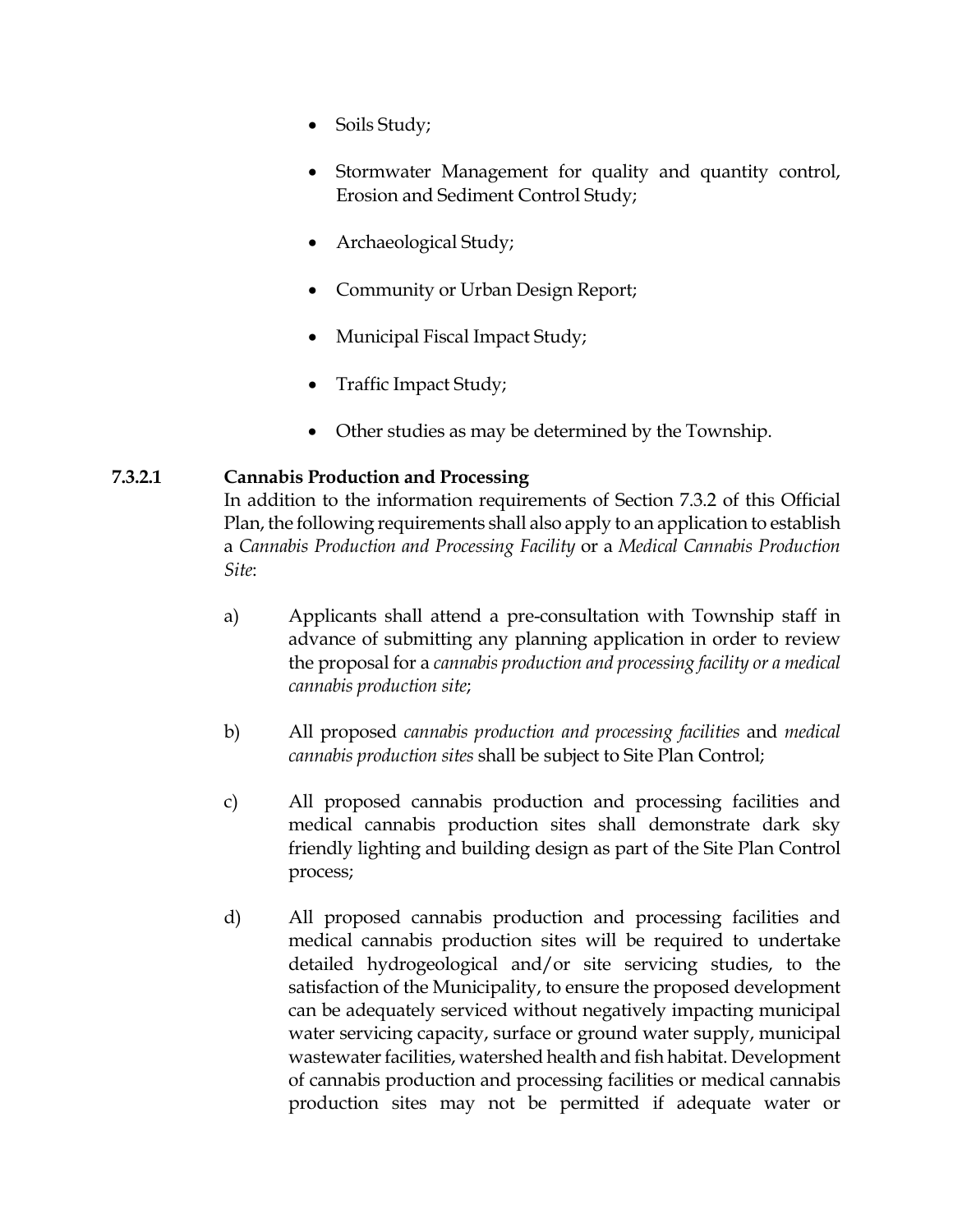wastewater servicing cannot be provided. Development of cannabis production and processing facilities and medical cannabis production sites shall address to the greatest extent possible, any adverse effects identified;

- e) Where ecological and hydrologic features are present, all proposed cannabis production and processing facilities shall undertake an Environmental Impact Assessment, which includes an assessment of impacts of wastewater on the ecological and hydrological integrity of the watershed including fish habitat. The Township may require that medical cannabis production sites also undertake an Environmental Impact Statement where assessment of the potential impacts of the medical cannabis production site are deemed necessary. Development of a cannabis production and processing facility or medical cannabis production site in these situations shall undertake appropriate measures to mitigate to the greatest extent possible, any adverse effects identified;
- f) All cannabis production and processing facilities and medical cannabis production sites shall be required to undertake odour screening studies, to the satisfaction of the Municipality, and to mitigate identified impacts through recommended odour control measures;
- g) All proposed cannabis production and processing facilities and medical cannabis production sites may be required to undertake noise impact studies, at the discretion of the Municipality, to assess potential impacts on adjacent sensitive receptors and mitigate as appropriate;
- h) All proposed cannabis production and processing facilities and medical cannabis production sites are subject to the Township's Zoning By-law

# **7.3.3 Environmental Impact Assessments**

7.3.3.1 Where the preparation of an Environmental Impact Assessment is required, the report shall be prepared in accordance with an agreed upon Terms of Reference and to the satisfaction of the Township and/or the Region of Durham, in consultation with the respective Conservation Authority. The scope of the required Environmental Impact Assessment should be determined through discussions with the appropriate Conservation Authority prior to its commencement. The Township may determine that a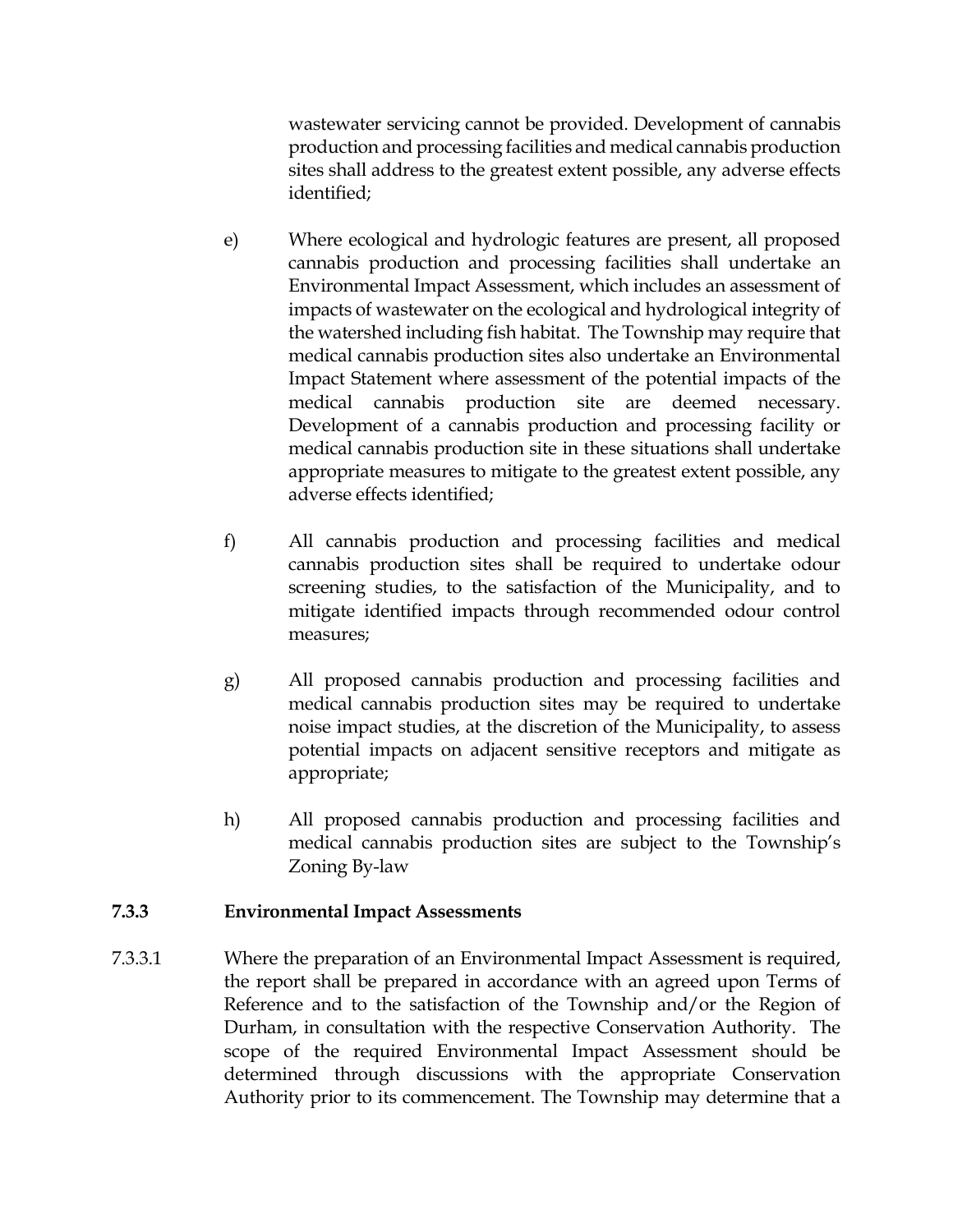peer review should be conducted of the submitted Assessment. The Township shall select and retain a qualified environmental consultant, at the expense of the proponent, to conduct the peer review.

- 7.3.3.2 All Environmental Impact Assessments shall be prepared by experts qualified in the fields of ecology, biology, hydrology, hydrogeology and/or environmental planning and shall be prepared in accordance with a work plan that has been approved by the Township in consultation with the relevant agencies. The work plan shall identify the boundaries of the area to be studied and may include lands beyond the limit of the lands proposed for development. The objective of the assessment is to identify and asses the potential impacts of a specific development proposal on the natural features and functions and linkages of the potentially affected areas and to ensure that the proposal complies with the policies and intent of this Plan.
- 7.3.3.3 The Environmental Impact Assessment shall generally include, but is not necessarily limited to, the following:
	- a) a detailed evaluation of the site including the key natural heritage or hydrologic features, functions and the linkages between features;
	- b) a characterization of the existing adjacent natural heritage features and functions;
	- c) a detailed description of the proposed development of land use activity;
	- d) an assessment of the expected direct, indirect and cumulative impact of development on the functions, attributes and linkages for which the area was identified;
	- e) an evaluation of the extent that development can be accommodated within or adjacent to the natural heritage feature without negative impact to the natural heritage feature;
	- f) recommendations to avoid or mitigate impacts and identification of opportunities for restoration and/or enhancement;
	- g) establishing specific boundaries and buffers to protect the natural heritage features;
	- h) a strategy for implementing the recommended mitigation measures; and,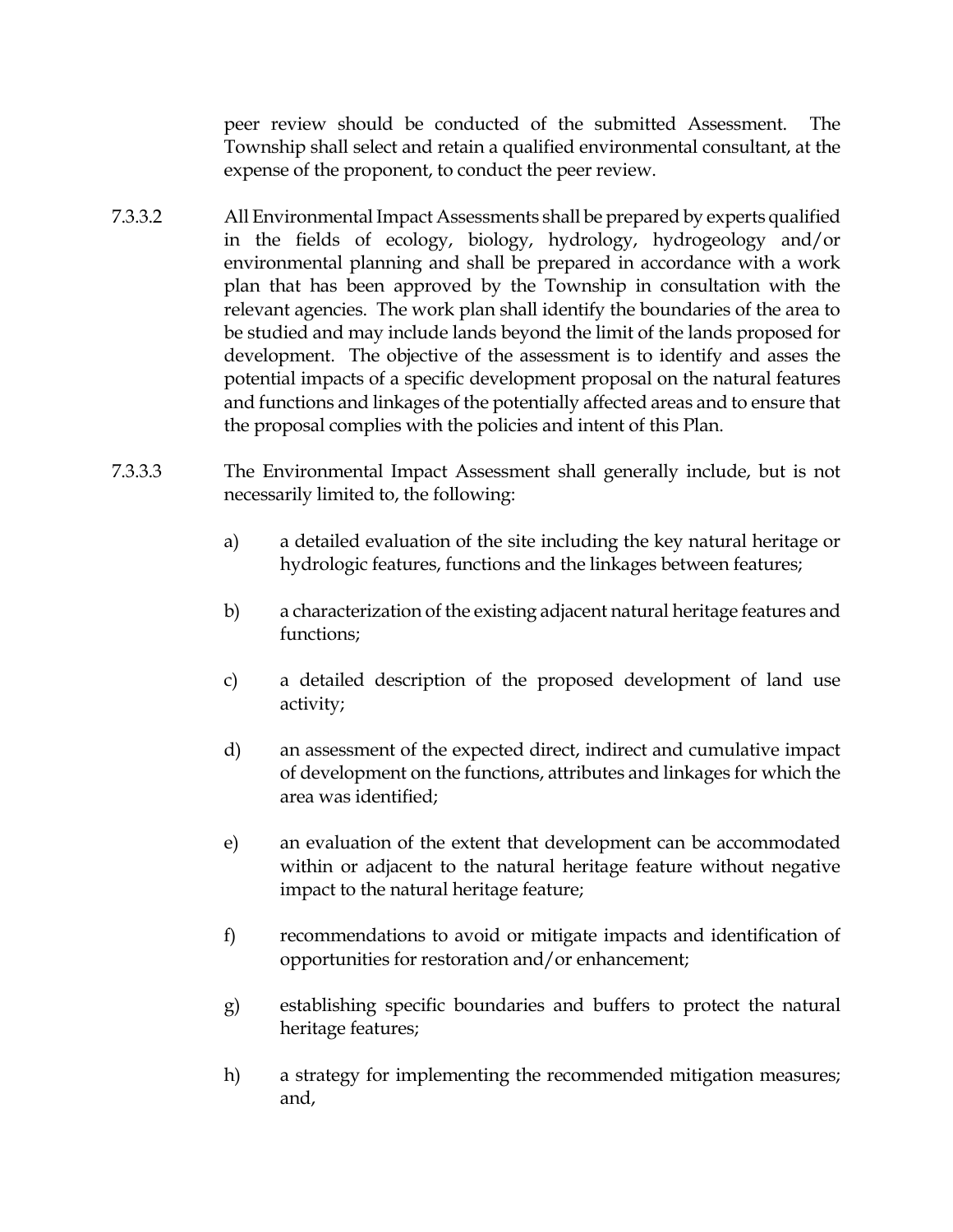i) an evaluation of the need for a construction and post-construction monitoring plan to measure the potential effect on the natural heritage feature(s).

# **7.3.4 Noise and Vibration Analysis Studies**

- 7.3.4.1 Prior to development approvals being granted for lands in proximity to a highway, regional, arterial or collector roads, railway lines or noise and/or vibration sources, or for uses that generate a significant amount of noise and/or vibration, a noise and vibration analysis shall be carried out by the applicant in consultation with the appropriate municipality, railway and/or provincial authorities and to the satisfaction of the Township.
- 7.3.4.2 All proposed plans of subdivision/condominium within 300 metres of a railway corridor may be required to undertake noise studies, to the satisfaction of the Township, and Ministry of the Environment in consultation with the appropriate railway, and shall undertake appropriate measures to mitigate any adverse effects from noise that were identified.
- 7.3.4.3 All proposed development, with the exception of minor development such as a severance or infilling, within 75 metres of a railway corridor may be required to undertake vibration studies, and shall be to the satisfaction of the Township and the Ministry of the Environment in consultation with the appropriate railway, and shall undertake appropriate measures to mitigate any adverse effects from vibration that were identified.
- 7.3.4.4 All proposed development adjacent to railways shall ensure that appropriate safety measures such as setbacks, berms and security fencing are provided, to the satisfaction of the Township in consultation with the appropriate railway.

# **7.3.4 Stormwater Management, Erosion and Sediment Control Study**

- 7.3.4.1 Prior to any major new development, a stormwater management and erosion and sediment control study shall be required. The purpose of the study is to identify measures required to control the quantity, quality and velocity of runoff associated with the development of a specific area. In addition, development proposals must be accompanied by a drainage plan that indicates contours, elevations, and the proposed final grades. This drainage plan must be prepared to the specification of, and be subject to the approval of the Township.
- 7.3.4.2 Where a Stormwater Management Plan is required, such a study should: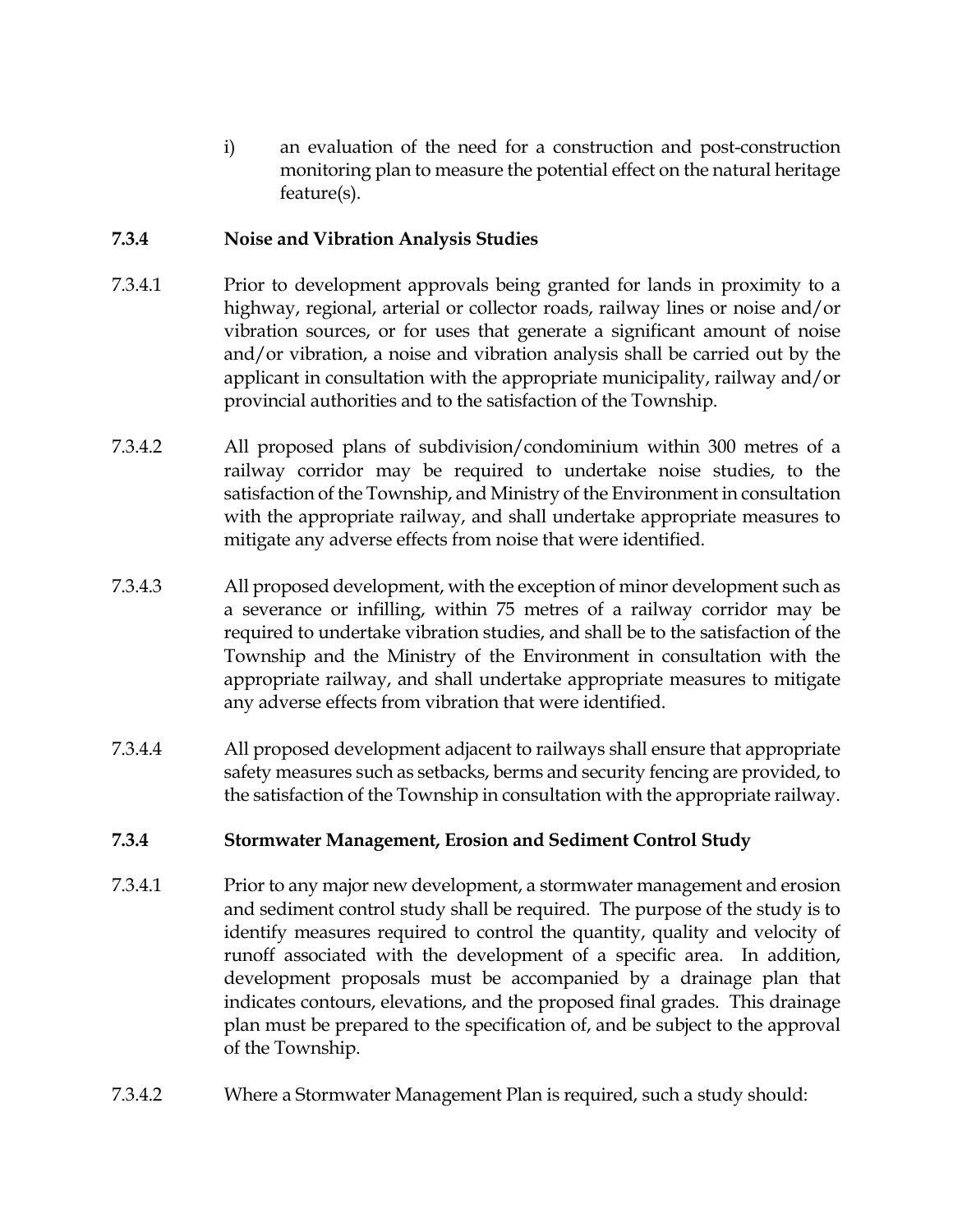- a) assess the impacts of development on receiving waters, both before and after construction, with respect to flooding, pollution, erosion and sedimentation;
- b) describe the facilities required to manage stormwater runoff, including their size, location and capacity;
- ) describe mitigation measures which would, if necessary, prevent adverse impacts on-site, or adjacent to the site, on the receiving waters, and on recreational uses; and,
- d) should meet provincial guidelines and determined in consultation with the respective Conservation Authority and MTO, where appropriate.
- 7.3.4.3 Stormwater management shall be carried out to the satisfaction of the Township, the Conservation Authority and the Region of Durham on a watershed and/or subwatershed basis.
- 7.3.4.4 In the consideration of development adjacent or in close proximity to a provincial highway, the stormwater management plan shall be reviewed and approved by the Ministry of Transportation.
- 7.3.4.5 Stormwater management facilities shall be appropriately landscaped and may require fencing to create a facility that is safe and visually pleasing and that enhances the natural environment.

## **7.3.5 Traffic and Transportation Impact Study**

- 7.3.5.1 Prior to permitting any major new development, a Traffic and Transportation Impact Study shall be required. The purpose of the study is to assess the impact of the proposed development on the transportation system and to identify mitigating measures and design solutions. Where a Traffic and Transportation Impact Study is required, such a study shall address the following considerations, where applicable:
	- a) transportation capacity assessment and intersection capacity analysis;
	- b) site trip generation, distribution, travel mode selection and assignment of the transportation network;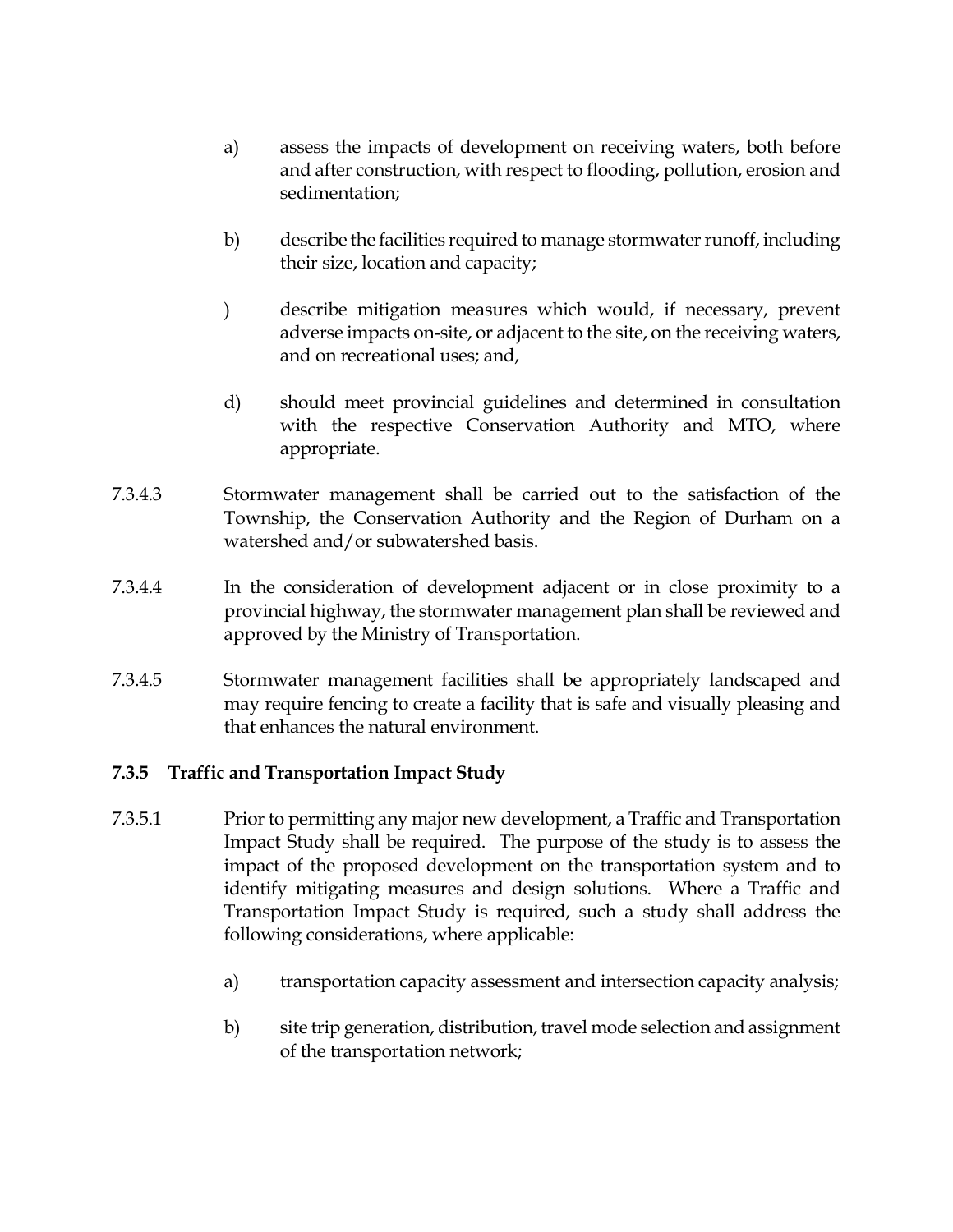- c) access management, including site access location, design and implications for off-site improvements:
- d) site access evaluation and optimization, including traffic operations and safety assessments;
- e) pedestrian and cycling access;
- f) traffic control devices, including signal warrants and vehicular/pedestrian signage;
- g) speed management;
- h) parking demand and layout;
- i) roadway and intersection illumination;
- j) commercial vehicle movement; and,
- l) consideration for transit.

# **7.4 PEER REVIEW**

- 7.4.1 The Township may deem it desirable to have independent, qualified professionals conduct a Peer Review of any technical study submitted in support of a development application. The peer review consultants will be required to review the technical studies having regard to relevant Township, Regional and Provincial policies and provide recommendations to the Township regarding the acceptability of the methodology or approach used in the study, the completeness, and accuracy or the conclusions and findings of the study.
- 7.4.2 The cost of the peer review will be the responsibility of the proponent for the subject development application.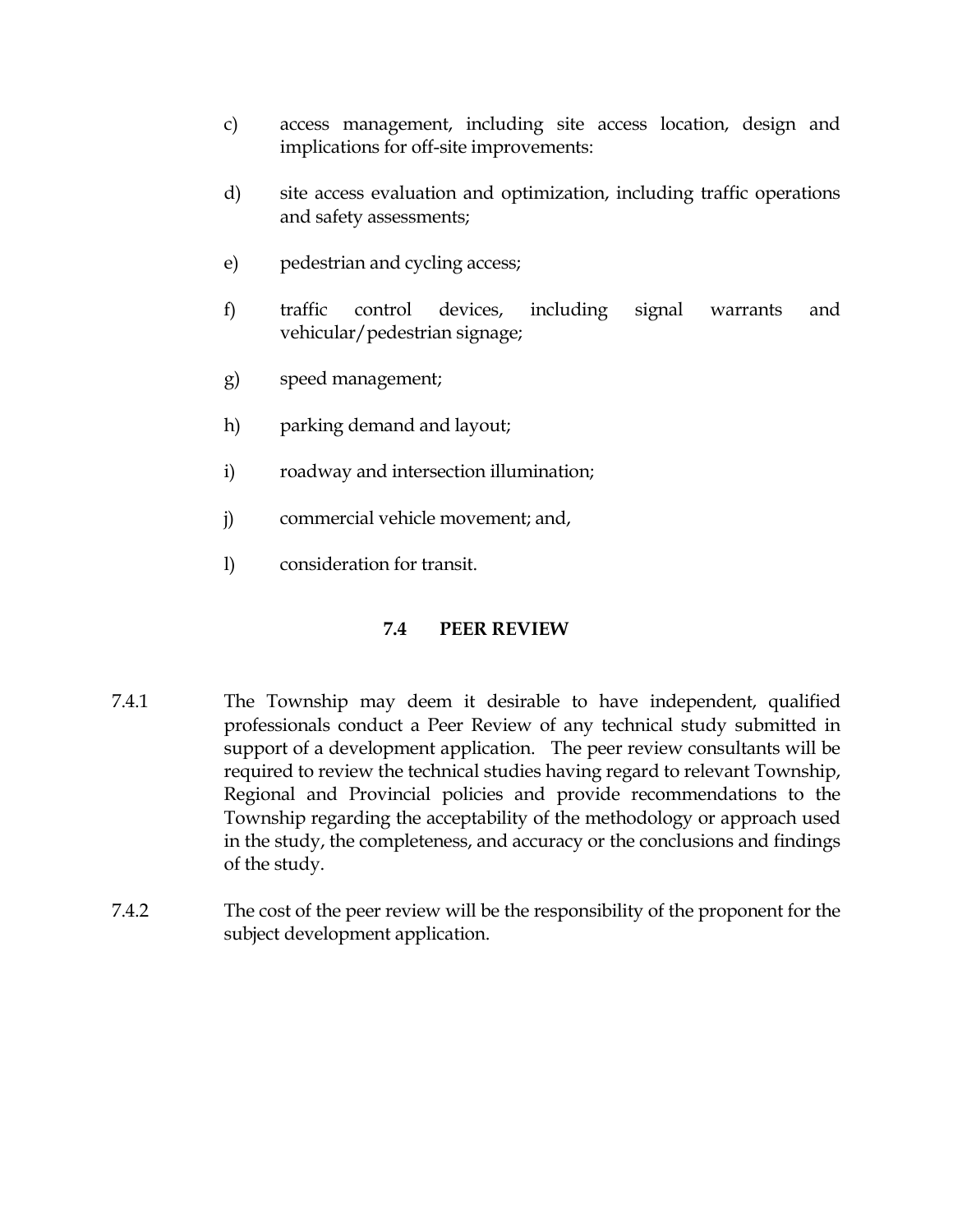# **8. IMPLEMENTATION**

### **8.1 METHODS OF IMPLEMENTATION**

## 8.1.1 The policies contained in this Plan may be implemented by means of the following:

- a) Zoning By-laws;
- b) Plans of Subdivision/Condominium;
- c) Consents;
- d) Development Agreements;
- e) Capital Budget and Construction of Public Works;
- f) Property Maintenance and Occupancy Standards By-law; and,
- g) Site Plan Control

#### **8.2 BY-LAWS**

#### **8.2.1 Zoning By-law**

- 8.2.1.1 When this Plan, or any part thereof, takes effect, the existing zoning by-laws shall be reviewed and amended to conform with this Plan. Until such time as the Zoning By-law can be amended to bring it into conformity with this Plan or amendments thereto, the present zoning shall remain in effect.
- 8.2.1.2 When enacting zoning by-laws to implement the provisions of the Plan in areas where development is not imminent, Council may zone lands for agricultural uses or in a similar holding category until such time as Council is satisfied that development can proceed in conformity with the intent of this Plan.
- 8.2.1.3 When enacting a by-law to permit a use of land or the erection, location or use of buildings or structures, Council may incorporate conditions on the erection location or uses of buildings or structures. A development agreement will be required to enforce the fulfilment of the conditions.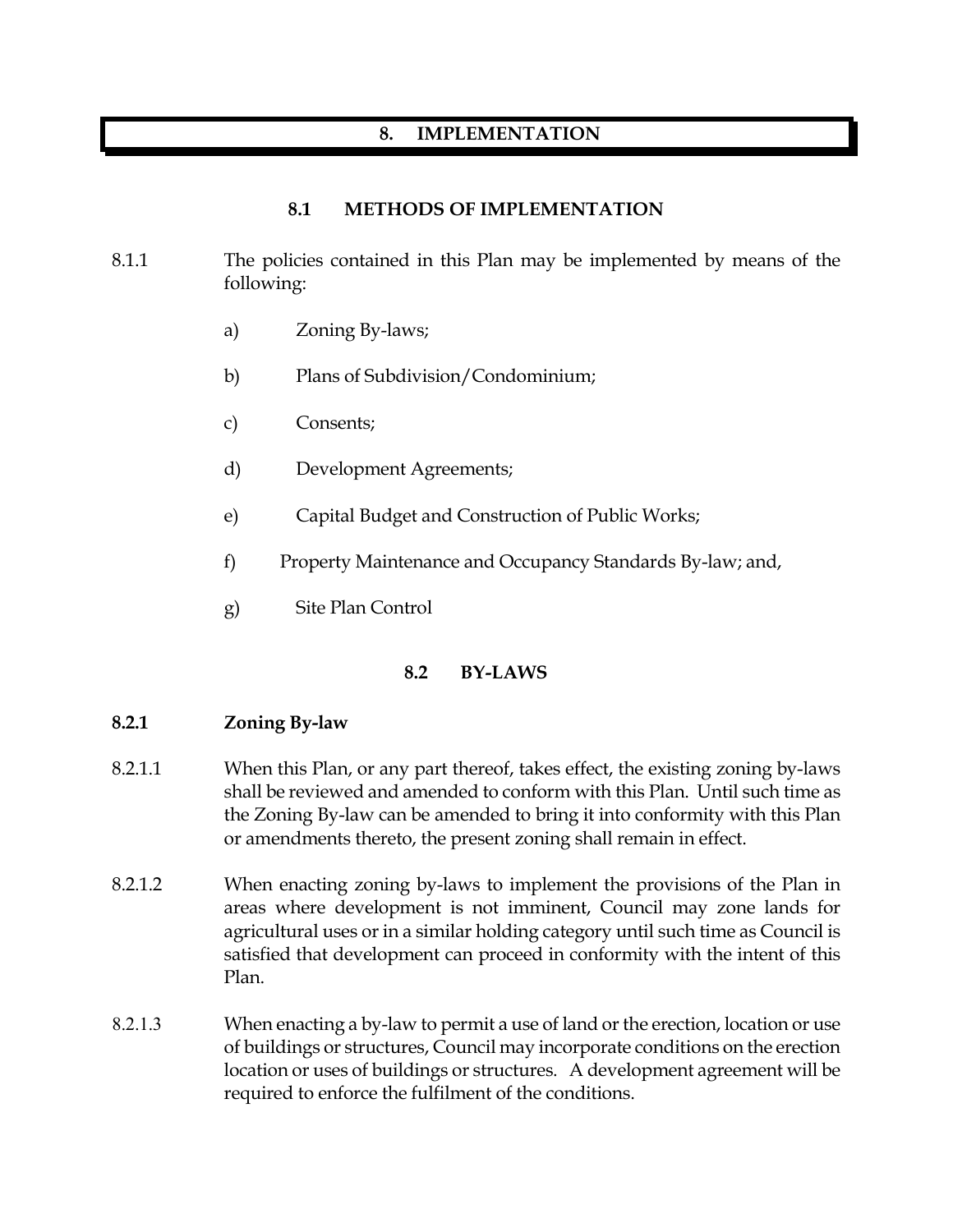- 8.2.1.4 The symbol "H" may be utilized in conjunction with the zoning of lands as provided for in the Planning Act in conjunction with a specific zoning category in order to specify the permitted uses of such lands as such time as the holding symbol is removed by amendment to the zoning by-law. The use of the lands zoned to include the holding symbol with a specific zoning category may include existing uses and a limited range of uses compatible with the intended future use of the lands.
- 8.2.1.5 Prior to passing a by-law to remove the symbol "H", Council shall ensure that:
	- a) the owner has satisfied all of the requirements of the Township and entered into any agreements in this regard; and,
	- b) the owner has satisfied all of the requirements of the Region of Durham with respect to the provision of sewer and water services and regional roads and entered into any necessary agreements in this regard.
- 8.2.1.6 Council shall ensure conformity to the policies and intent of this Plan in considering applications to amend the zoning by-law.
- 8.2.1.7 It is the intent of this Plan that legally existing uses, buildings and structures that do not conform with the land use designations and provisions of this Plan, shall, in the long term, be brought into conformity with the provisions of this Plan. However, this Plan is not intended necessarily to prevent the continuation, extension or enlargement of existing uses, buildings and structures, that do not conform with the designations or provisions of this Plan. Council may zone lands to permit the continuation, extension or enlargement of legally existing non-conforming uses, buildings and structures, and/or zone lands to permit accessory complementary or similar uses, buildings and structures, to legally existing non-conforming uses, buildings and structures, provided that it is satisfied that the zoning shall:
	- a) have no adverse affect on the present or future uses of the surrounding lands;
	- b) comply with the Minimum Distance Separation requirements;
	- c) apply to a use that has frontage on a public road that has been assumed by the municipality and is fully maintained year round; and,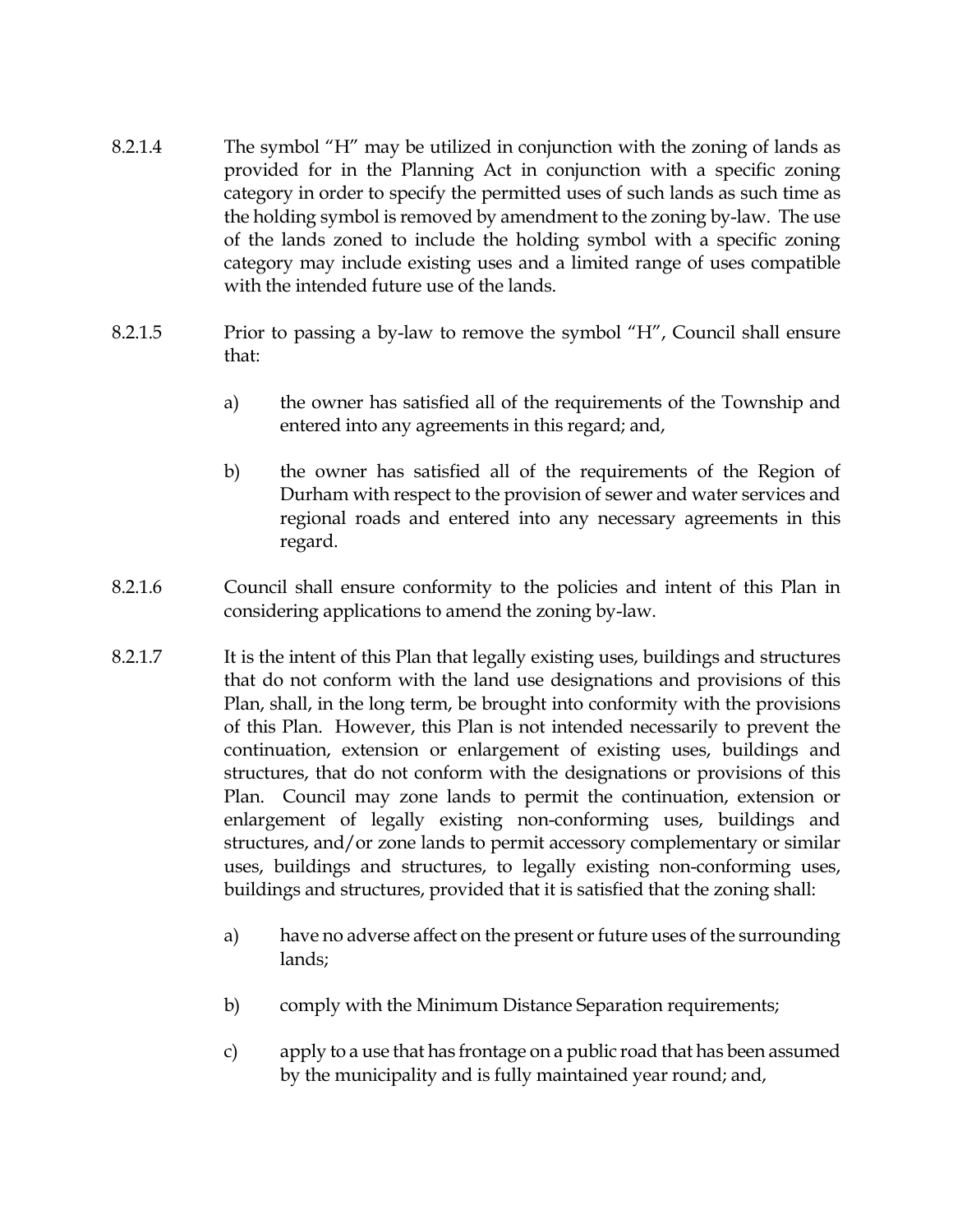d) not detrimentally affect the implementation of the policies of this Plan and that the general intent and purpose of the Plan is maintained.

# **8.2.2 Interim Control By-laws**

8.2.2.1 Interim control by-laws may be passed pursuant to the Planning Act, where Council has directed that a study be undertaken of the land use policies and designations within a specific portion of the Township.

## **8.2.3 Temporary Use By-laws**

- 8.2.3.1 Pursuant to the provisions of the Planning Act, by-laws may be passed to permit the temporary use of lands, buildings or structures, which may not conform to this Plan, provided that the following requirements are complied with:
	- a) the use is compatible with the surrounding land uses and activities;
	- b) adequate water supply and sewage disposable systems are available to the satisfaction of the Township and the Region of Durham;
	- c) the temporary uses or activities do not result in a hazardous condition for either vehicular or pedestrian traffic and that the relevant parking area requirements are complied with;
	- d) there is a signed agreement between the applicant and the Township which addresses issues related to installation/ removal and maintenance; and,
	- e) the Township is satisfied that the nature of the use is temporary and that any buildings and structures are kept to the minimum and can easily be dismantled.

## **8.2.4 Height and Density Bonuses**

8.2.4.1 Pursuant to the provisions of the Planning Act, a zoning by-law may authorize increases in the height and density of residential development, otherwise permitted by the by-law, that will be permitted in return for the provision of such facilities, services or other matters that are set out in the zoning by-law. The Township's objectives in authorizing such increases in height or density are: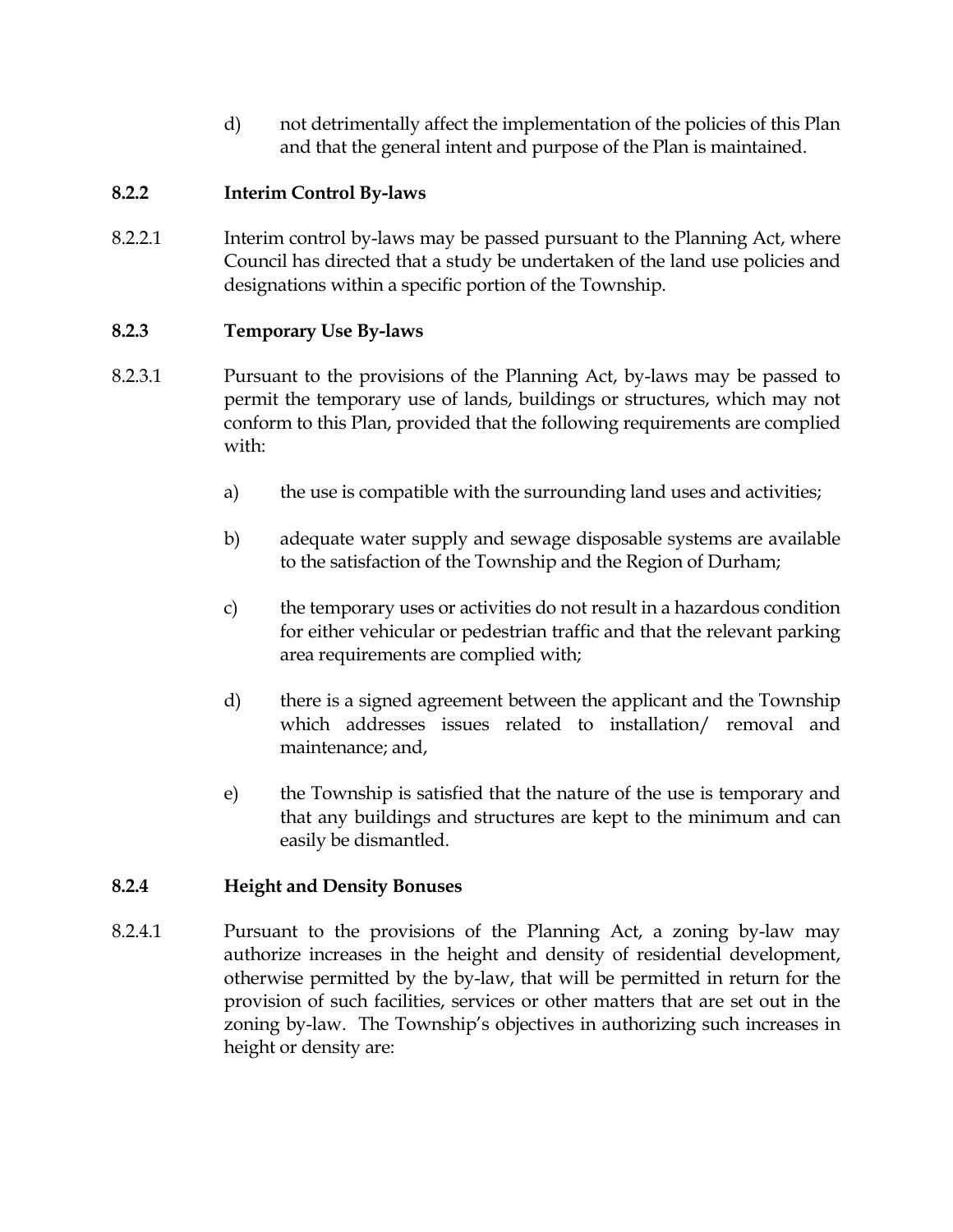- a) to encourage the provision of underground or in-building parking for attached housing or mixed use development;
- b) to encourage the preservation and conservation of buildings or structures of historical, cultural or architectural merit;
- c) to encourage the protection of natural features;
- d) to encourage the provision of unique urban design features; and,
- e) to encourage the provision of the trails system, day care, special needs housing and other public or quasi-public facilities.

## **8.3 PLANS OF SUBDIVISION/CONDOMINIUM**

- 8.3.1 Council shall ensure conformity to this Plan when considering plans of subdivision/condominium.
- 8.3.2 It shall be a policy of Council to recommend for approval only those plans of subdivision/condominium which can be adequately supplied with required utilities and services such as schools, fire protection, storm water drainage, water supply and sewage disposal systems.
- 8.3.3 The Township may require, as a condition of final approval of a plan of subdivision/condominium that a community or urban design report and complementary architectural design guidelines be prepared.
- 8.3.4 Pursuant to the provisions of the Planning Act, if a draft approval of subdivision/condominium is not registered within three years from the date of approval, the Township, upon reviewing the progress being made towards clearing draft conditions, may request the Region of Durham to withdraw or modify its draft plan approval.

## **8.4 CONSENTS**

- 8.4.1 Applications for consents for severance within the Township shall be in accordance with the following considerations:
	- a) the proposed use must conform with the policies of this Plan and the Durham Regional Official Plan and the zoning by-law;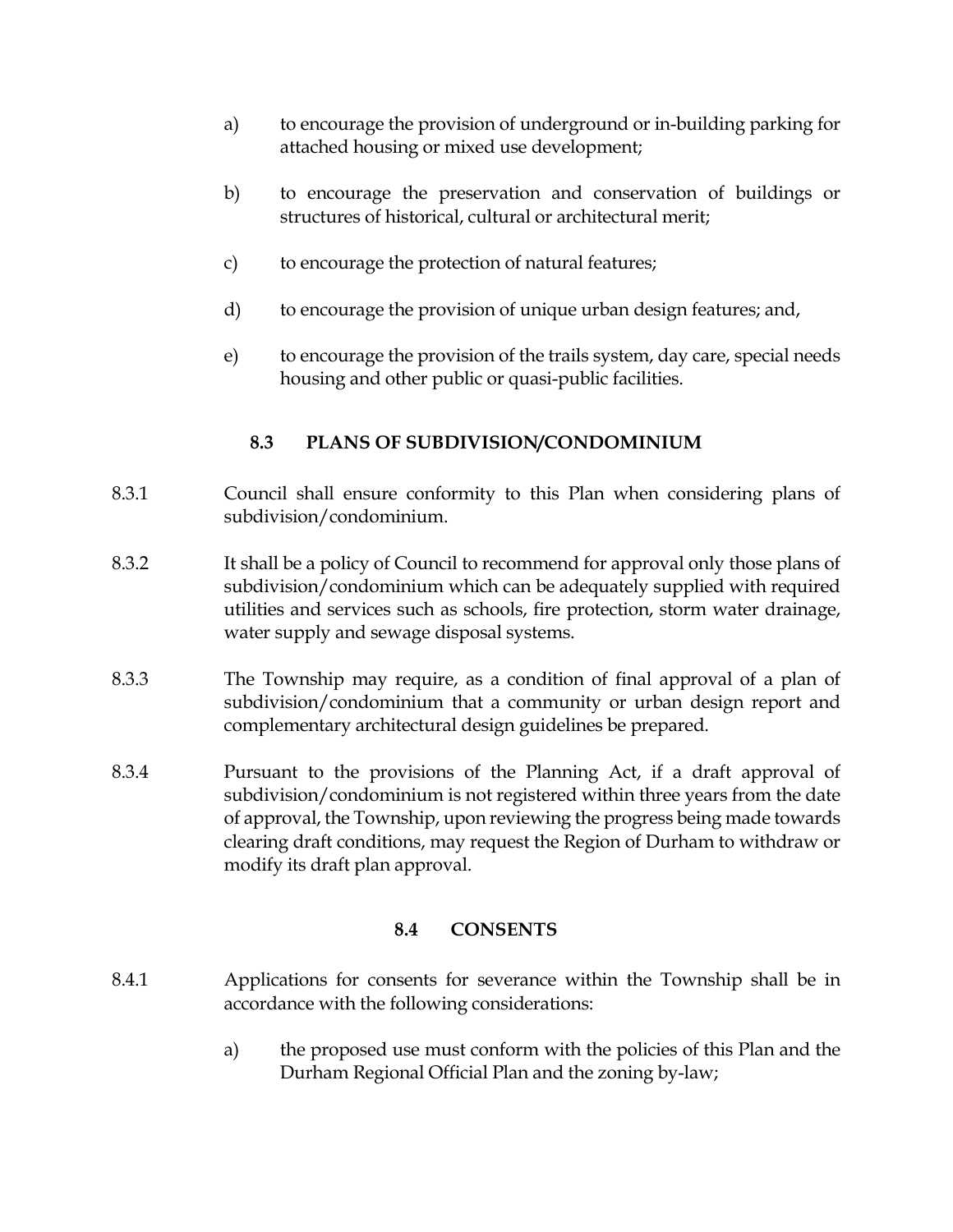- b) consents should be granted only after it has been established that the lot sizes are adequate and soil and drainage conditions will permit proper use of land and siting of buildings; and,
- c) where full municipal services are not available, all development on private services must be in accordance with the provisions of the Durham Regional Official Plan and meet the requirements of the Durham Region Health Department.
- 8.4.2 In accordance with the Greenbelt Plan, a separate lot may be created by consent where a surplus dwelling unit results from the consolidation of 2 or more farm holdings that are non-abutting, provided that new residential dwellings are prohibited on any vacant remnant parcel of farmland created by the severance.

## **8.5 DEVELOPMENT AGREEMENTS**

- 8.5.1 Council may enter into agreements pursuant to the relevant provisions of the Planning Act.
- 8.5.2 Council shall ensure that all agreements conform to the intent of this Plan.
- 8.5.3 Subdivision and site plan agreements may deal with all applicable aspects of development as follows:
	- a) the removal of vegetation, grading and soil compaction is kept to a minimum necessary to carry out development activity;
	- b) the removal of vegetation shall not occur more than 30 days prior to grading or construction;
	- c) structures to control and convey run-off;
	- d) minimize sediment that eroded offsite during construction;
	- e) the seeding of exposed soils once construction is complete and seasonal conditions permit;
	- f) the effective implementation of erosion and sediment control measures;
	- g) conceptual design of buildings;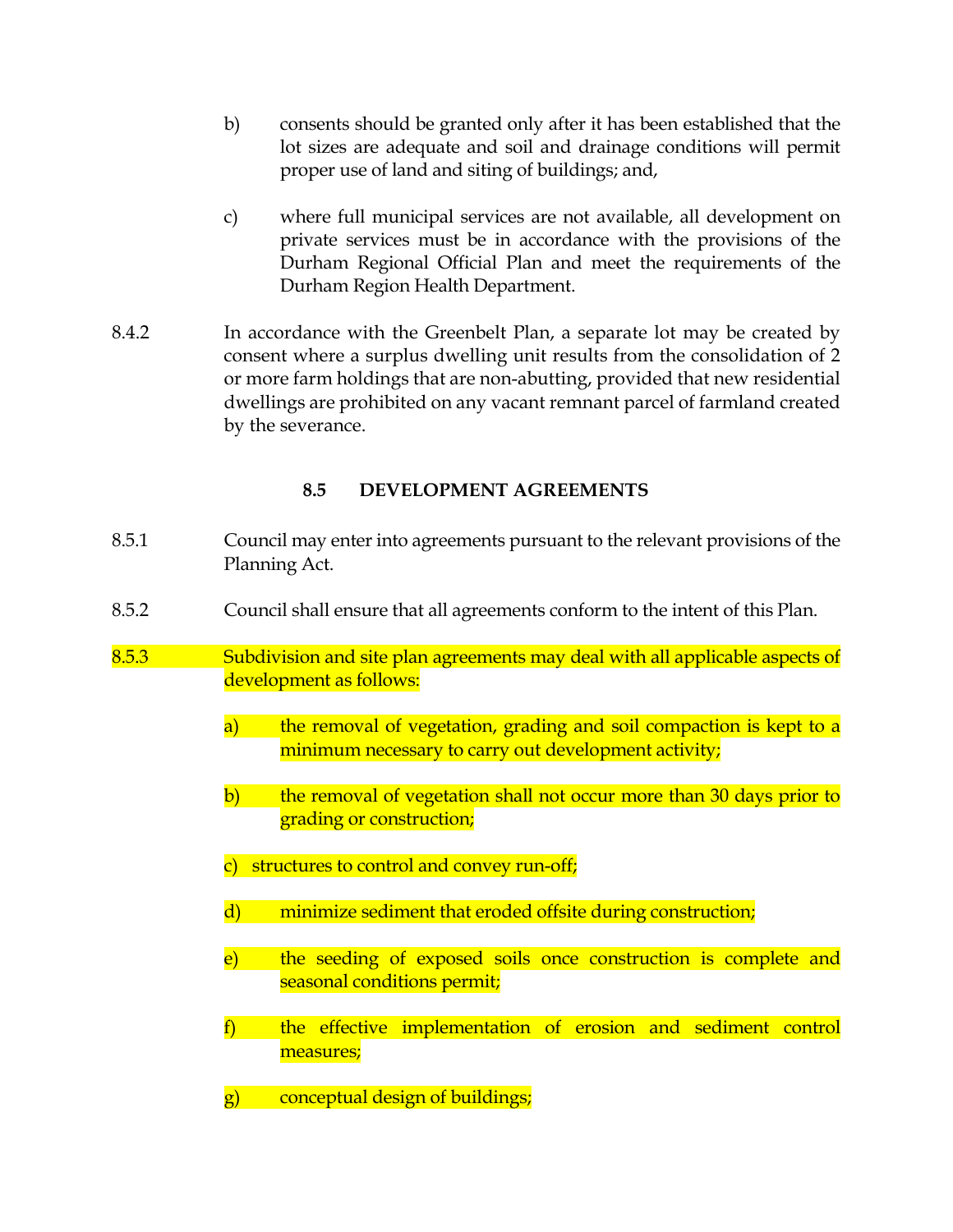- h) landscaping;
- i) noise attenuation;
- j) visual buffering;
- k) access, parking and circulation;
- l) sign control and design;
- m) drainage and grading;
- n) lighting services; and,
- o) staging and timing.

## **8.6 CAPITAL BUDGET AND CONSTRUCTION OF PUBLIC WORKS**

- 8.6.1 All works undertaken by Council, under the Capital Works Budget, shall conform to the policies of this Plan.
- 8.6.2 Council shall consult with the Region of Durham in the preparation of the annual Capital works Budget to ensure coordination in the construction of public works.

## **8.7 PROPERTY MAINTENANCE AND OCCUPANCY**

- 8.7.1 A property maintenance and occupancy by-law is intended to establish minimum standards of maintenance and occupancy to conserve, sustain and protect existing and future development within the Township. The by-law may have regard for any or all of the following matter and set appropriate standards and conditions:
	- a) the physical condition of yards and passageways including the accumulation of debris and rubbish, and discarded motor vehicles and trailers;
	- b) the adequacy of sanitation including drainage, waste disposal and garbage;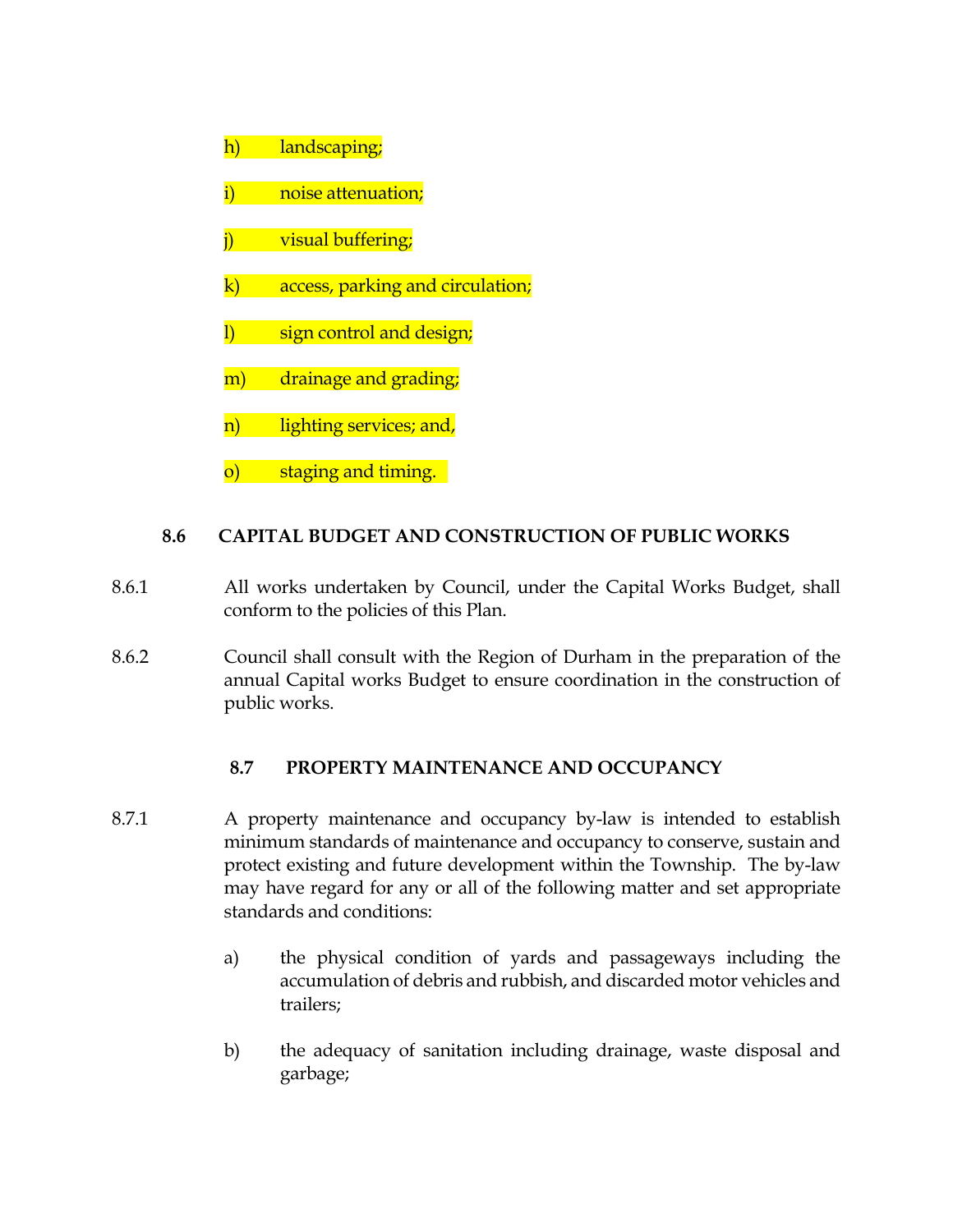- c) the physical condition of accessory buildings;
- d) the physical conditions of all buildings or dwellings with particular regard to the following:
	- insects and vermin;
	- structural standards and appearance;
	- tightness against wind, water, and weather;
	- adequate heat, light and ventilation;
	- condition of stairs;
	- condition of interior walls, ceilings and floors;
	- satisfactory plumbing facilities including washroom and toilet facilities;
	- condition of chimneys and external appurtenances;
	- general cleanliness;
	- adequacy of noise abatement and privacy;
	- adequacy of electrical service;
	- adequacy of food preparation and kitchen facilities;
	- adequacy of access and egress;
	- standards of living areas, room sizes and occupancy;
	- adequacy of fire protection, safety and warning devices; and,
	- adequacy of thermal insulation, storm windows and storm doors.

# **8.8 SITE PLAN CONTROL**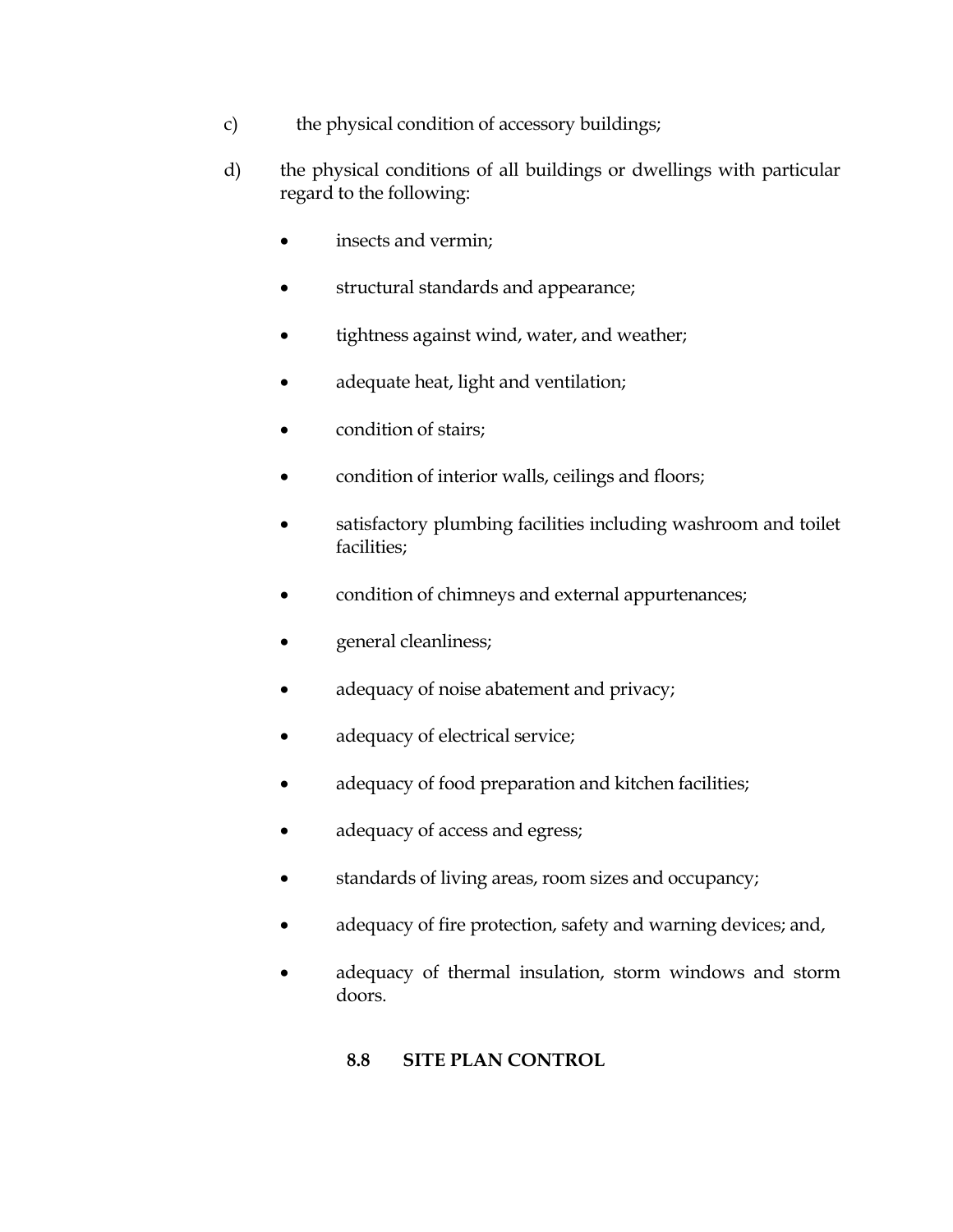- 8.8.1 All of the lands within the Township of Brock are designated as a Site Plan Control Area and may be subject to site plan control by-laws.
- 8.8.2 The site plan control provisions of the Planning Act may be used with respect to all uses or designations within the Plan. However, the following shall not be subject to site plan control:
	- a) single family detached dwellings;
	- b) agricultural and farm-related buildings or structures which are utilized for farming operations, inclusive of farm produce retail outlets, but excluding intensive farming operations. Agricultural commercial or industrial operations such as farm equipment sales and service, farm supply sales, greenhouse operations and agricultural storage, sales and supply establishments are not subject to this exemption; and,
	- c) residential and farm fences.
- 8.8.3 Pursuant to the provisions of the Planning Act, the owner of land may be required to enter into a Site Plan Agreement and provide to the satisfaction and at no expense to the Township, any or all of the requirements established in the Planning Act.
- 8.8.4 Pursuant to the provisions of the Planning Act, the owner of land may be required to enter into a Site Plan Agreement that addresses maters relating to exterior design, including with out limitation, the character, scale, appearance and design features of buildings and their sustainable design.
- 8.8.5 For all development that is subject to Site Plan Control within Wellhead Protection Areas (WHPAs) and Intake Protection Zones (IPZs), as described in Section 6.4 of this Plan and shown on Maps 1-D, 2-D and 3-D, the following measures shall be incorporated into site plans/site plan agreements, where possible:
	- a) the extent and location of impervious surfaces such as parking lots, roadways and sidewalks are minimized;
	- b) site grading and drainage is designed to reduce ponding, and,
	- c) Run-off is either directed outside of the vulnerable areas or to storm sewers.
- 8.8.6 All new Site Plan Amendment applications must adhere to the policies outlined in Section 6.6 of this Plan.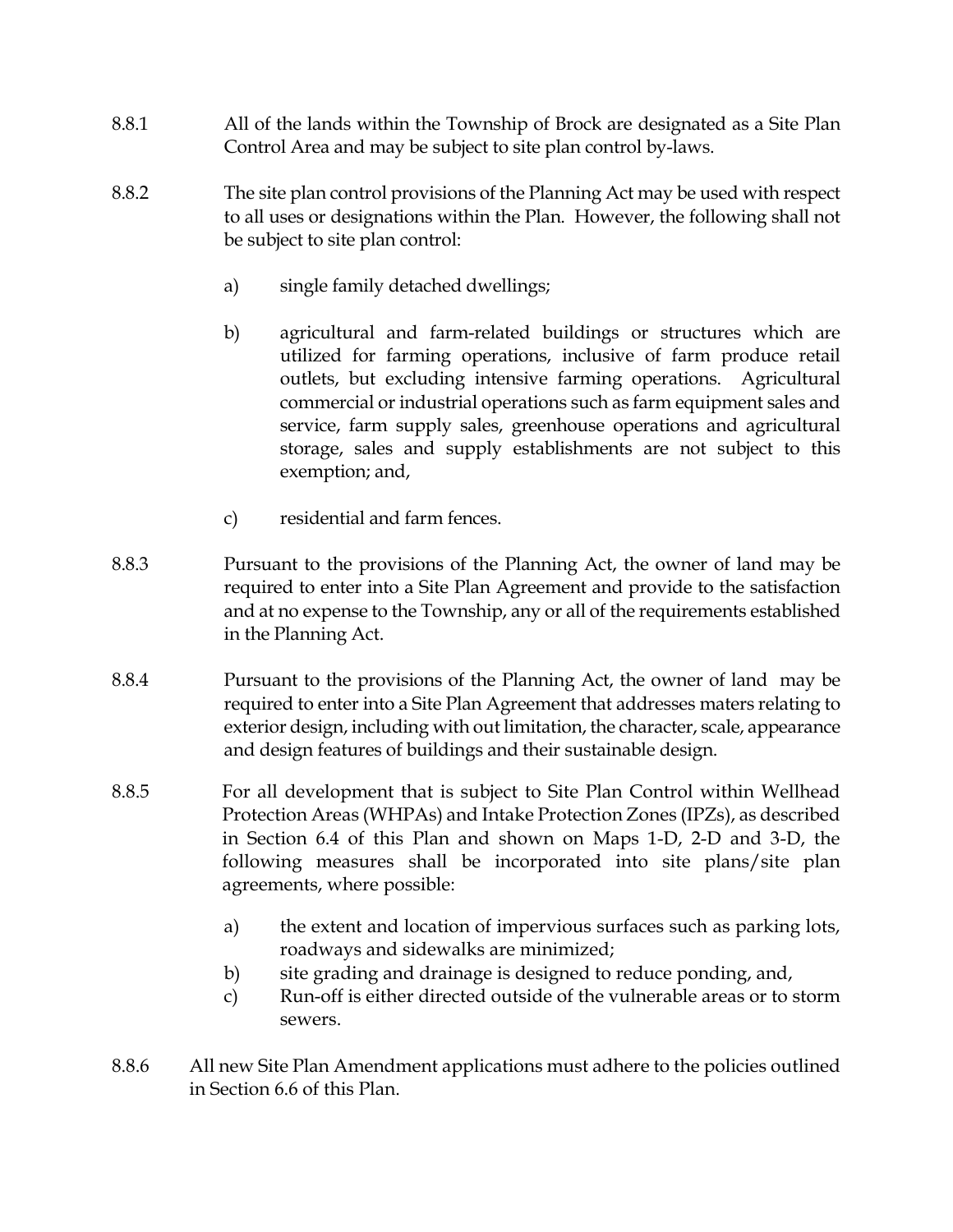### **8.9 PUBLIC CONSULTATION**

8.9.1 Council, or a Committee of Council delegated with the appropriate authority, shall when considering a proposed Official Plan Amendment, Zoning By-law or Zoning By-law Amendment, ensure that adequate information and an opportunity to comment are made available to the public with respect to the proposal by holding one or more public meetings. Public Open Houses shall be required for major municipally-initiated planning programs and studies, such as Official Plan and Zoning By-law reviews.

> Notification to the residents of public meetings held by Council/Committee of Council shall be done in accordance with the procedures detailed in the Planning Act and its regulations.

- 8.9.2 Where a change is made to a proposed zoning by-law or zoning by-law amendment subsequent to the public meeting, a further public meeting shall be required only if, in the opinion of Council, the change is one which would significantly alter the form, type or density of development. The notification requirements for such a further meeting shall be at least 14 days prior to such meeting.
- 8.9.3 Council and/or a Committee of Council may eliminate notice to the public for public meetings for a minor Official Plan or Zoning By-law Amendment which seeks the following:
	- a) to change the numbers of sections or the order of sections in the Plan or By-law, but does not add or delete sections;
	- b) to consolidate previously approved Official plan or Zoning By-law amendments in a new document without altering any approved policies or maps;
	- c) to correct grammatical or typographical errors which do not affect the intent of affect the policies, regulations or maps;
	- d) to reword policies or re-illustrate mapping to clarify the intent and purpose of the Plan or By-law making it easier to understand without affecting the intent or purpose of the policies or maps;
	- e) to translate measurement to different units of measure; or,
	- f) to change reference to legislation or changes to legislation where the legislation has changed.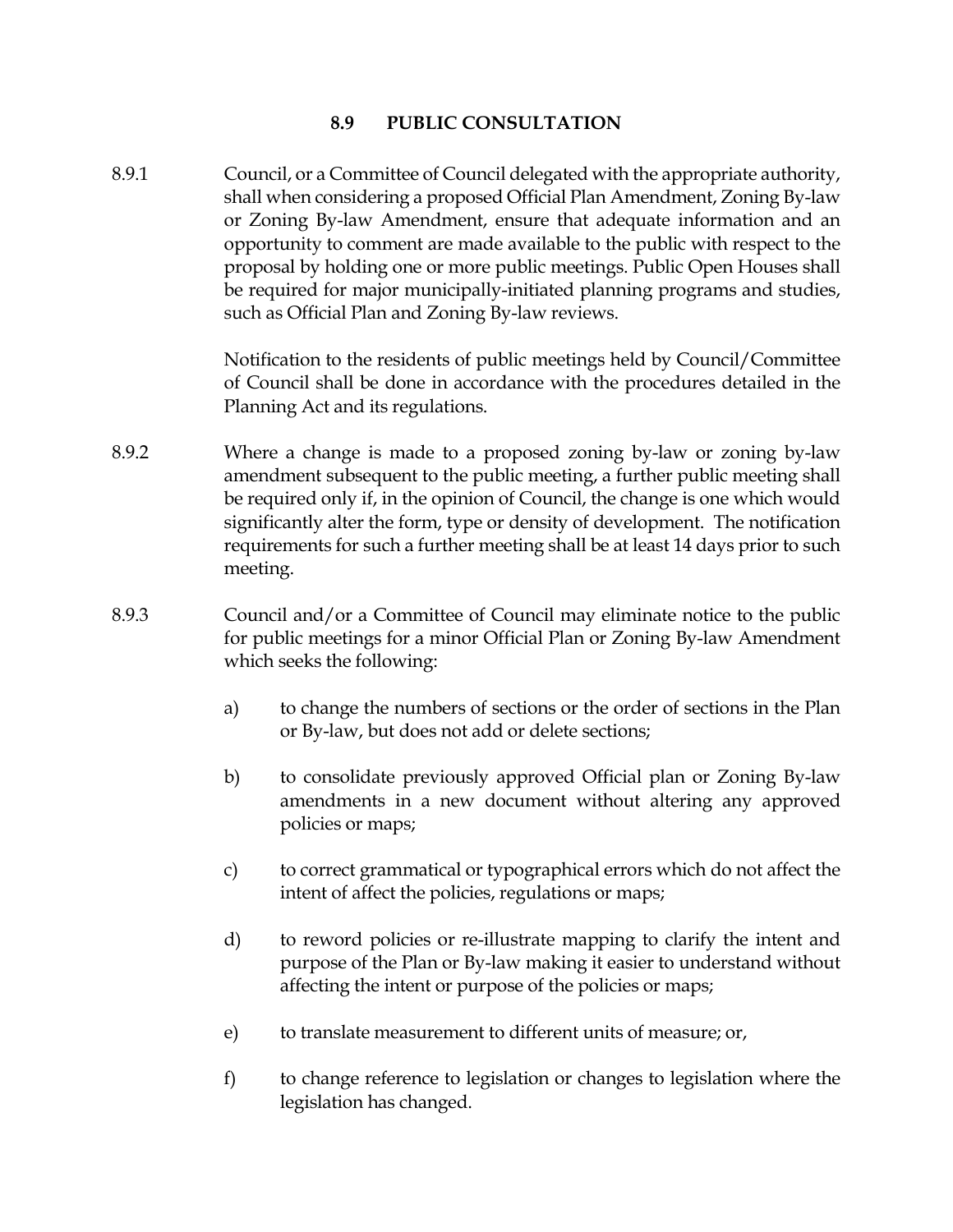8.9.4 Applications for zoning by-laws or amendments to the zoning by-law shall be considered in accordance with the procedures adopted by Council based on the provisions of the Planning Act. The Planning Act makes provision for appeal to the Ontario Municipal Board by the applicant in the event Council refuses or neglects to make a decision on an application and also by any person in the event that the person has an objection to the passing of the bylaw. For accuracy regarding zoning matters reference should be made to the relevant section of the Planning Act.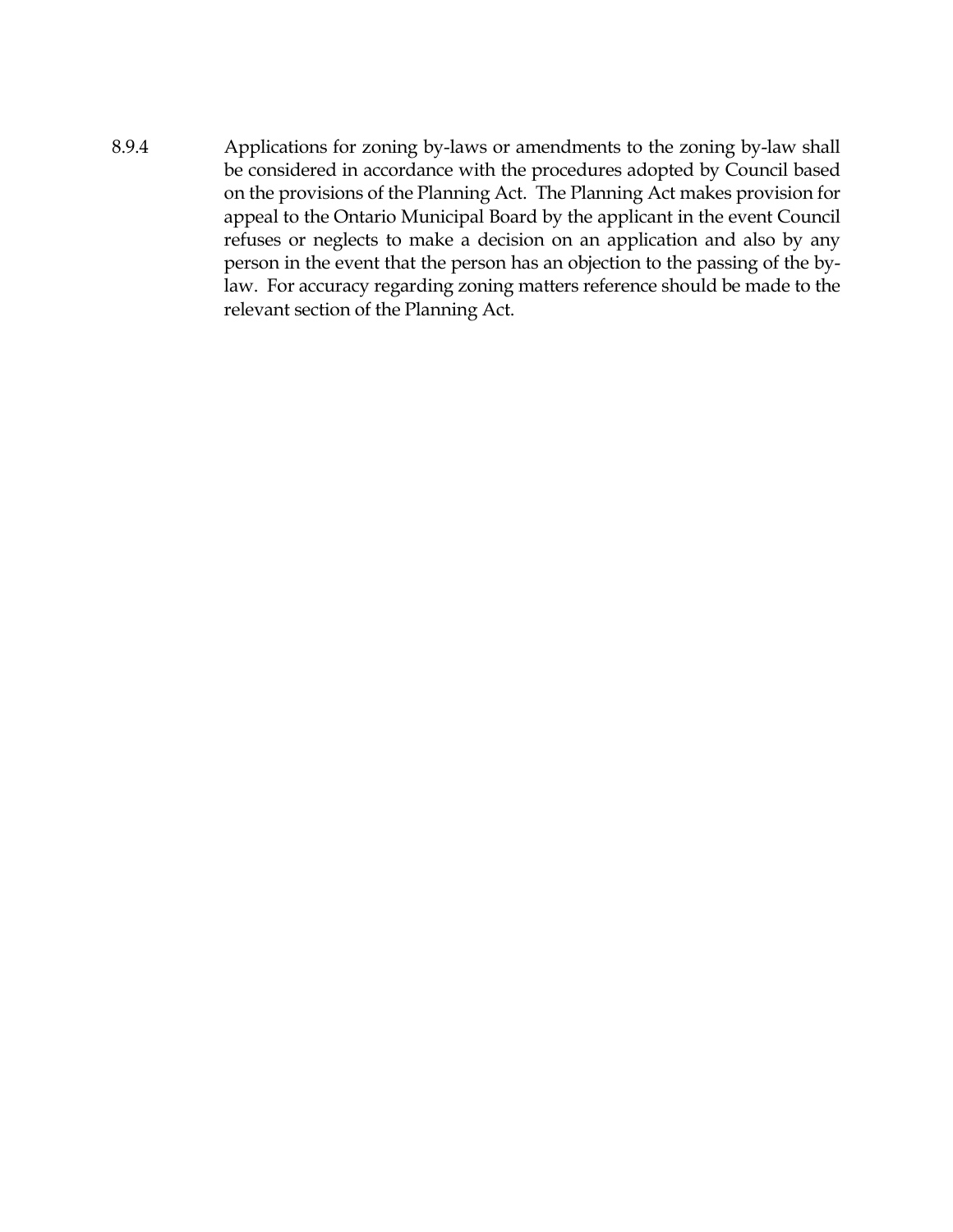# **9. INTERPRETATION**

- 9.1 Unless otherwise specified below, deviations from the text and maps of this Plan will require amendment to this Plan.
- 9.2 In order to provide for flexibility in the interpretation of the numerical figures and quantities in the text and maps, it is intended that such figures and quantities be considered to be approximate, and that for the purposes of preparing zoning by-laws. Subdivision/ condominium approvals or otherwise, minor deviations may be permitted without amendment to this Plan, provided that such deviations do not alter the intent of this Plan.
- 9.3 The examples of permitted uses included within this Plan illustrate the range of activities in each land use designation. Specific uses shall be defined for an area at such time as the zoning by-laws come into effect.
- 9.4 Maps 1-A, 2-A and 3-A show the boundaries of the Urban Areas of Beaverton, Cannington and Sunderland and their structure. Where the external boundaries of the Urban Areas abut or are located immediately adjacent to roads, rights-of-way, railways, transmission lines, property boundaries, lot and concession lines, and watercourses, it is intended that these boundaries coincide with such features. Deviation there from shall require an amendment to this Plan. The internal boundaries and alignments of the components of the Urban Areas are approximate only and are not intended to mark the exact location or extent of the designation of such components except where such designation coincides with roads, railways, transmissions lines, property boundaries, or other clearly recognizable physical features. Otherwise, the exact internal boundaries shall be defined at such time as the zoning by-laws come into effect.
- 9.5 Where reference is made to Council in the text of this Plan, it shall mean the Council of the Corporation of the Township of Brock.

#### 9.6 **Definitions**

Defined terms are *italicized* throughout the text, except where otherwise stated.

**Adverse Effect** as defined in the *Environmental Protection Act*, shall mean one or more of:

- a) impairment of the quality of the natural environment for any use that can be made of it;
- b) injury or damage to property or plant or animal life;